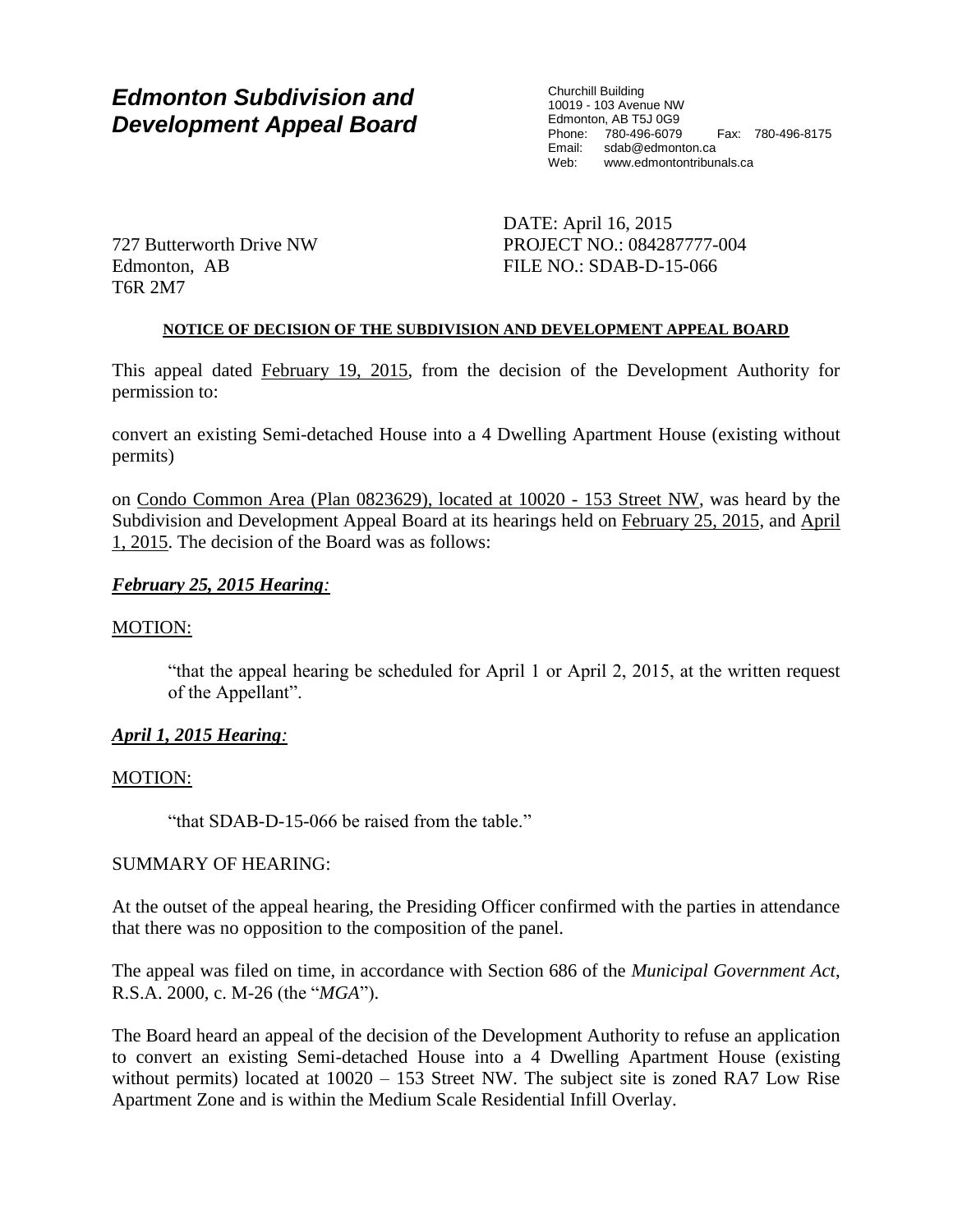The development permit was refused because Secondary Suites are not permitted in a Semidetached House; deficiencies in the minimum required Site Area, Site Width, and Front and Side Setbacks; minimum requirements for private exterior entrances and Private Outdoor Amenity Areas have not been met; Separation Space requirements not met; and deficiencies in the Parking and Landscaping requirements.

Prior to the hearing the following information was provided to the Board, copies of which are on file:

- Written submission from the Development Authority dated March 2, 2015;
- Memorandum from Transportation Services dated August 6, 2014; and
- A copy of the Major Development Review dated February 9, 2015.

The Board heard from the Appellant, Mr. Chavda, and his agent, Mr. Saeed, who provided a detailed written submission, marked Exhibit "A", including speaking notes, maps and photographs. He also provided a copy of their community consultation that included signatures of support for the proposed development, marked Exhibit "B". Mr. Saeed provided the following information in support of the appeal:

- 1. It was his opinion that the development requirements for this neighbourhood are lower than the standard for other RA7 Zones within the City of Edmonton.
- 2. Based on this, the Appellant asked the Board to consider granting variances to the requirements of the Edmonton Zoning Bylaw to allow the conversion of this Semi-detached House to a four-unit Apartment House.
- 3. It was their opinion that this building and the amenities of the surrounding neighbourhood are unique and should be exempt from the development standards as they exist, especially for the provision of a Private Outdoor Amenity Area and Separation Space.
- 4. The Semi-detached House was approved in 2007 and complied with all of the development requirements at that time.
- 5. It is not possible to comply with the Setback and Separation Space requirements for an Apartment House at this time because the structure already exists on this lot.
- 6. Conversion into an Apartment House should be permitted in the context of this neighbourhood as it supports the direction of the City of Edmonton to provide affordable housing.

Mr. Saeed and Mr. Chavda provided the following responses to questions:

- 1. The chain link fence and treed landscaped perimeter ameliorates any privacy concerns for the neighbours.
- 2. The outdoor Amenity Area is located between two parallel driveways that access the two rear attached garages and is not a private space. Although it currently exists without any landscaping, the Appellant is amenable to developing a landscaping plan that would include hardscaping for the Amenity Area.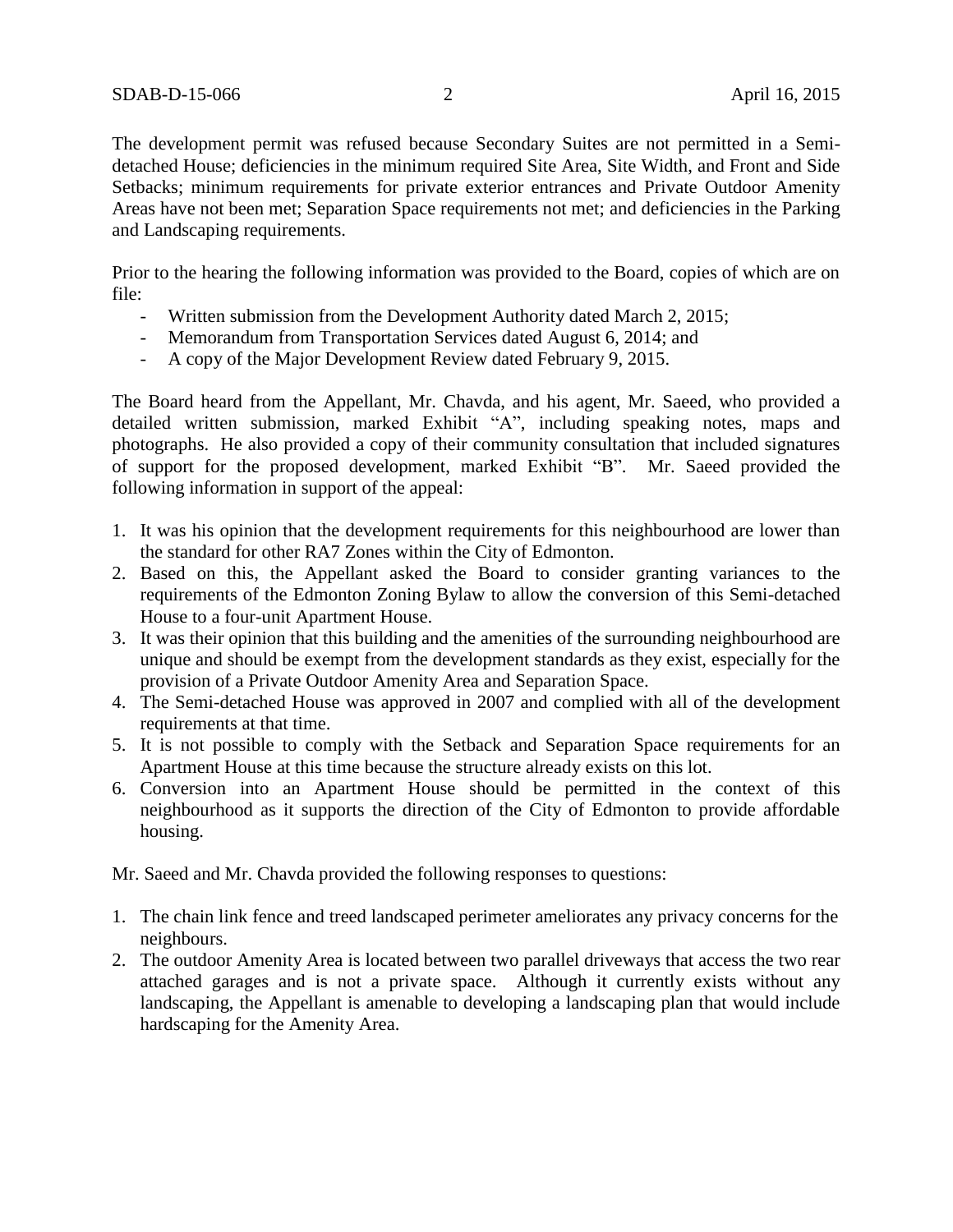- 3. There are eight on-site parking spaces: one in each of the two Garages and three parking spaces in tandem on each driveway leading to the Garage. This meets the parking requirements for this site.
- 4. The Site has easy access to public transit with a bus stop located on 100 Avenue two or three houses from the Site.
- 5. At present each of the four Dwellings is rented out and a total of eleven adults reside on site.
- 6. The main floor Dwellings are accessed through a front entry and the basement Dwellings are accessed through a separate side entrance.

The Board then heard from Mr. Illingworth, representing the Sustainable Development Department, who provided the following information:

- 1. The structure exists as a Semi-detached House and has not been designed to accommodate a four-dwelling Apartment House Use.
- 2. A development permit was issued for the construction of this Semi-detached House in 2007. The approval contained a condition that the proposed basement developments shall not be used as additional dwelling units.
- 3. Shortly after the 2007 approval, Secondary Suites were developed in the basements of both dwelling units that contravened the condition that was imposed.
- 4. The existing building was never designed to accommodate a four-dwelling Apartment House. The mechanical rooms for each of the main floor Dwellings can only be accessed through the corresponding basement Dwellings.
- 5. It was therefore his opinion that this is not an orderly or responsible way to develop and should be discouraged.
- 6. If the proposed change in Use is approved, he anticipates that significant and expensive renovations will be necessary in order to comply with the building code requirements.
- 7. Although the Sustainable Development Department is not unwilling to consider developments that require variances, it was his opinion that he could not vary the substantial deficiencies present in this development.

Mr. Saeed made the following points in rebuttal:

- 1. The building exists and cannot be changed. The Development Officer's main concerns addressed "softer" regulations such as the amenity space requirements.
- 2. He reiterated his opinion that, in the context of this neighbourhood, it is acceptable to grant relaxations to the Amenity Area and privacy requirements.
- 3. The basement windows on the side of the building do not create any privacy concerns because of the low placement of the windows.

#### DECISION:

that the appeal be DENIED and the decision of refusal by the Development Authority CONFIRMED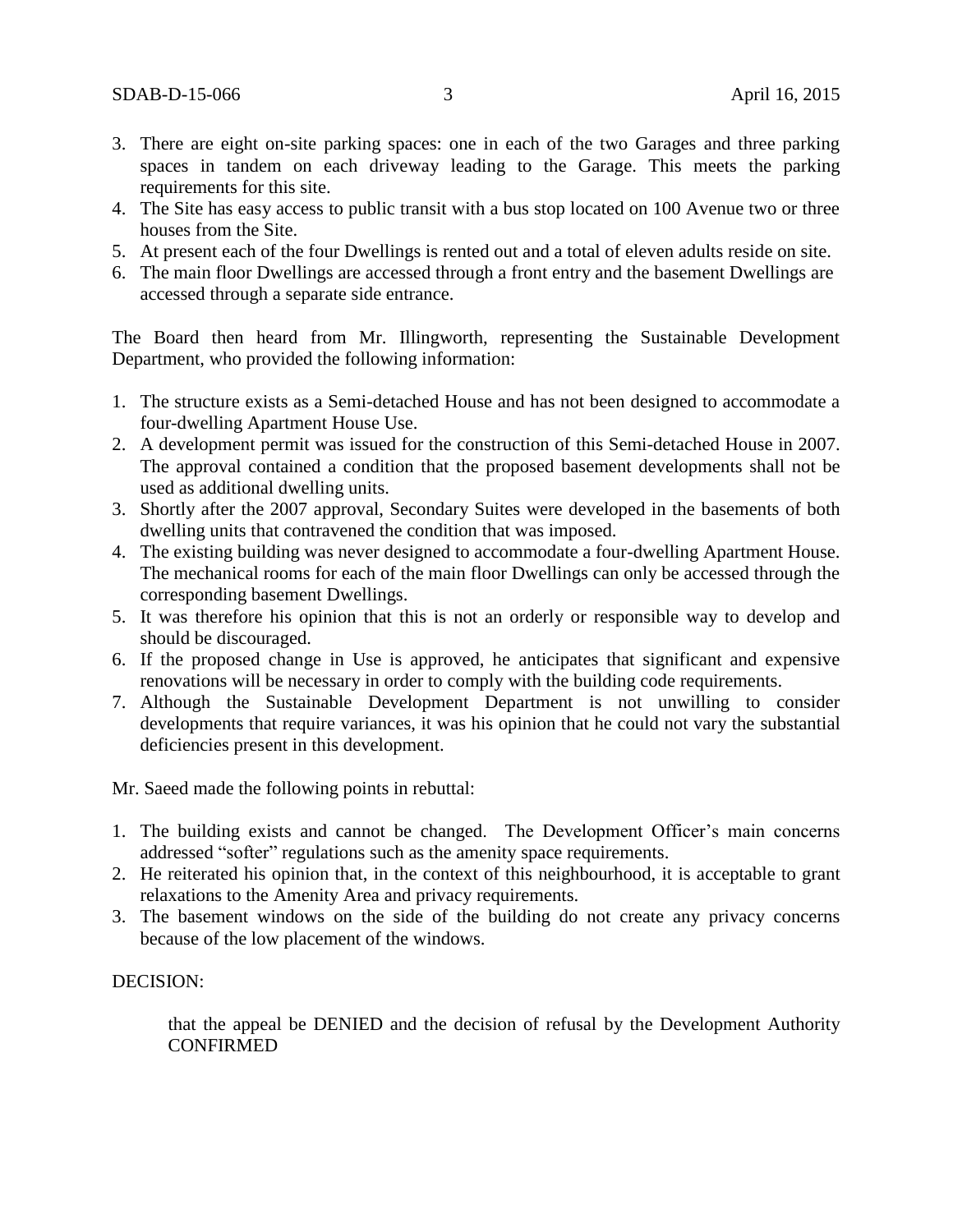#### REASONS FOR DECISION:

The Board finds the following:

- 1. Apartment Housing is a Permitted Use in the RA7 Low Rise Apartment Zone, Section 210.2(1) of the *Edmonton Zoning Bylaw*.
- 2. Semi-detached Housing and Secondary Suites are Discretionary Uses in the RA7 Low Rise Apartment Zone, Section 210.3 of the *Edmonton Zoning Bylaw*.
- 3. Pursuant to Section 7.2(1) of the *Edmonton Zoning Bylaw*, Apartment Housing means development consisting of one or more Dwellings contained within a building in which the Dwellings are arranged in any horizontal or vertical configuration, which does not conform to the definition of any other Residential Use Class.
- 4. Pursuant to Section 7.2(8) of the *Edmonton Zoning Bylaw*, Semi-detached Housing means development consisting of a building containing only two Dwellings joined in whole or in part at the side or rear with no Dwelling being placed over another in whole or in part. Each Dwelling has separate, individual, and direct access to Grade. This type of development is designed and constructed as two Dwellings at the time of initial construction of the building. This Use Class does not include Secondary Suites or Duplexes.
- 5. Pursuant to Section 7.2(7) of the *Edmonton Zoning Bylaw*, Secondary Suite means development consisting of a Dwelling located within, and Accessory to, a structure in which the principal use is Single Detached Housing. A Secondary Suite has cooking facilities, food preparation, sleeping and sanitary facilities which are physically separate from those of the principal Dwelling within the structure. A Secondary Suite also has an entrance separate from the entrance to the principal Dwelling, either from a common indoor landing or directly from the side or rear of the structure. This Use Class includes the Development or Conversion of Basement space or above-grade space to a separate Dwelling, or the addition of new floor space for a Secondary Suite to an existing Single Detached Dwelling. This Use Class does not include Duplex Housing, Semi-detached Housing, or Apartment Housing, and does not include Garage Suites, Garden Suites, or Lodging Houses.
- 6. A development permit application for a Semi-detached House was approved and issued in 2007 and continues today, which includes a condition prohibiting the development of Secondary Suites. The Board notes that shortly after the approval of the development permit for a Semi-detached House, basement development was undertaken to develop Secondary Suites in the basement of each Semi-detached House.
- 7. In the circumstances of this application, especially with respect to the timing of the proposed Use Class change, the Board agrees with the Development Authority that approving this development permit application would not promote an orderly and responsible way to conduct development in the City of Edmonton.
- 8. Based on the evidence provided, including the plans submitted with the development permit application, the Board finds the proposed development is properly two Secondary Suites within, and Accessory to, a Semi-detached Housing Use.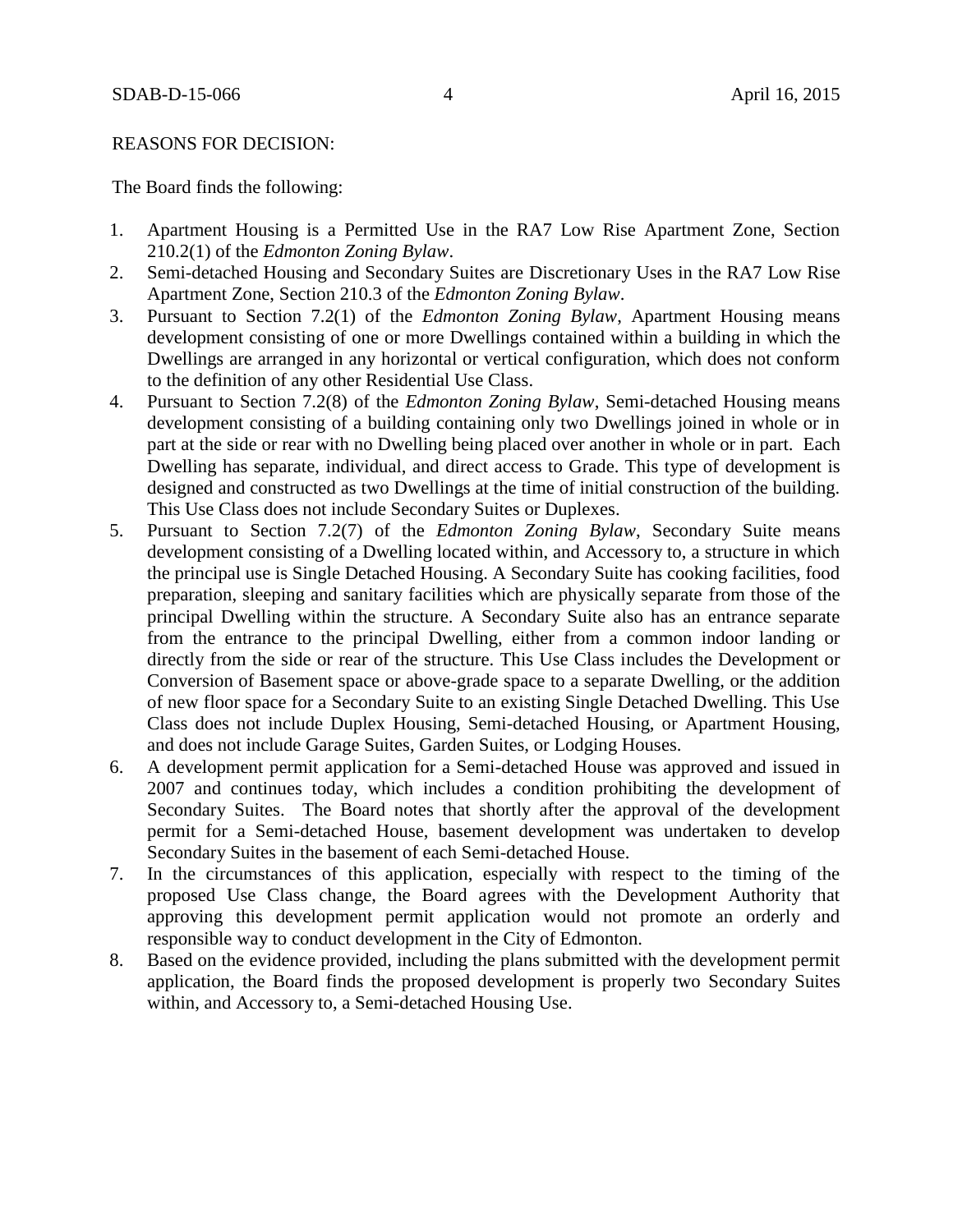9. Section 687(3)(c)(ii) of the *MGA* states:

in determining an appeal, the Subdivision and Development Appeal Board may confirm, revoke or vary the order, decision or development permit or any condition attached to any of them to make or substitute an order, decision or permit of its own if the proposed development conforms with the use prescribed for that land or building in the land use bylaw.

- 10. Pursuant to Section  $687(3)(c)(ii)$  of the *MGA*, the Board does not have the authority to approve the proposed development as it does not conform with the Use prescribed for that land or building in the land use bylaw.
- 11. Even if the Board considered approving this development permit application as a four-Dwelling Apartment House, approximately 15 variances would be required to the development regulations for Apartment Housing pursuant to the *Edmonton Zoning Bylaw*. The sheer number of variances required is a strong indication of the incompatibility of the proposed conversion of Use.
- 12. The Board recognizes that some of the variances are required because the building already exists on the subject site that cannot be changed. However, the Board is concerned about the lack of a Private Outdoor Amenity Area and Separation Space both of which are not resolvable given the footprint of the existing building.
- 13. The Board does not accept, as a sound planning reason, the evidence provided by the Appellant that the composition of this neighbourhood justifies overlooking the minimum development requirements for Apartment Housing contained in the *Edmonton Zoning Bylaw.*
- 14. Based on the above, it is the opinion of the Board, that the proposed development will unduly interfere with the amenities of the neighbourhood and materially interfere with and affect the use, enjoyment and value of neighbouring parcels of land.

#### **IMPORTANT INFORMATION FOR APPLICANT/APPELLANT**

- 1. This decision may be appealed to the Alberta Court of Appeal on a question of law or jurisdiction under Section 688 of the Municipal Government Act, R.S.A. 2000, c. M-26. If the Subdivision and Development Appeal Board is served with notice of an application for leave to appeal its decision, such notice shall operate to suspend the Development Permit.
- 2. When a decision on a Development Permit application has been rendered by the Subdivision and Development Appeal Board, the enforcement of that decision is carried out by the Sustainable Development Department, located on the 5th Floor, 10250 – 101 Street, Edmonton.

Mr. D. Chronopoulos, Presiding Officer SUBDIVISION AND DEVELOPMENT APPEAL BOARD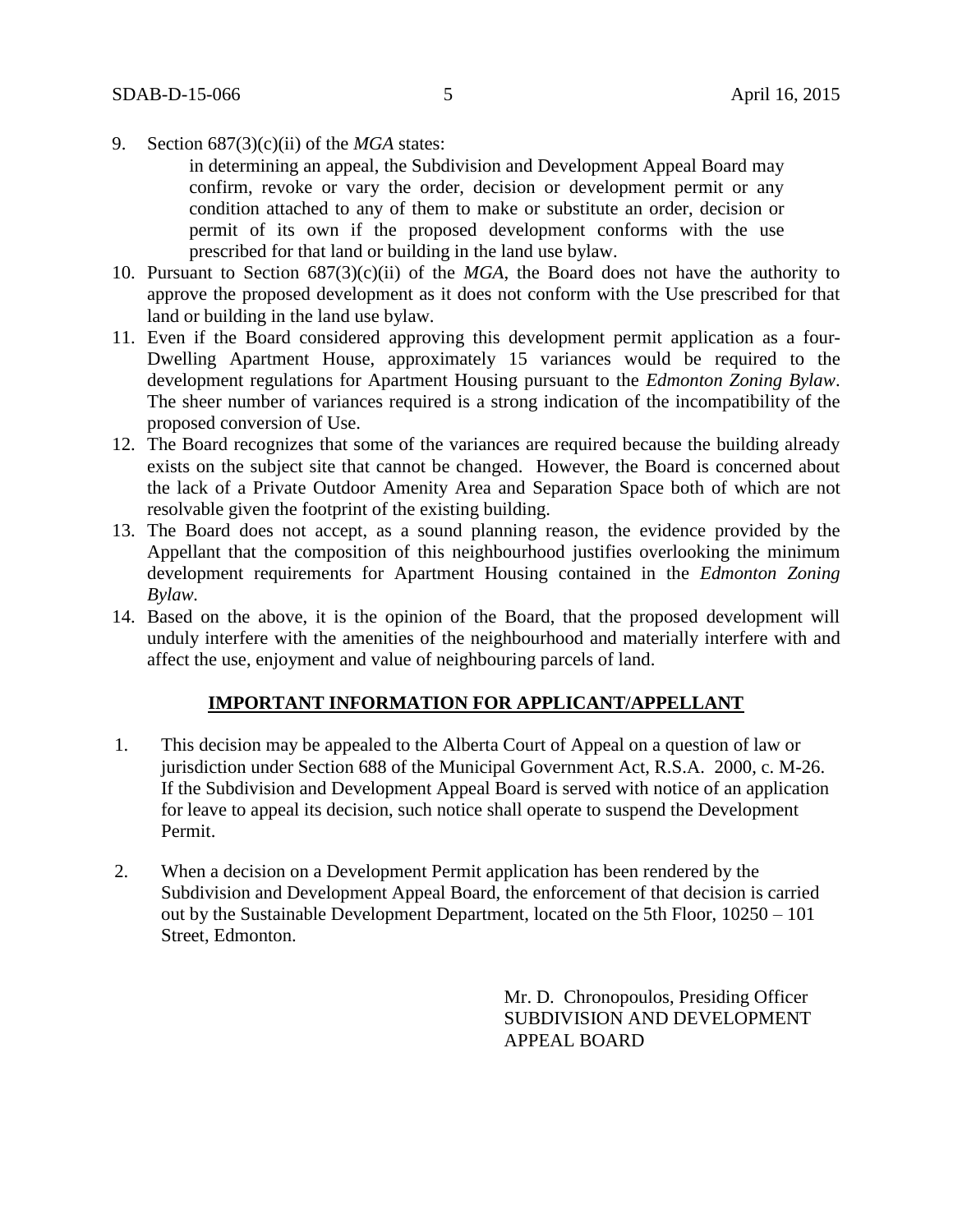# *Edmonton Subdivision and Development Appeal Board*

Churchill Building 10019 - 103 Avenue NW Edmonton, AB T5J 0G9 Phone: 780-496-6079 Fax: 780-496-8175 Email: sdab@edmonton.ca Web: www.edmontontribunals.ca

6715 16 Ave SW Edmonton, AB T6X 0G8 DATE: April 16, 2015 PROJECT NO.: 158270265-002 FILE NO.: SDAB-D-15-067

## **NOTICE OF DECISION OF THE SUBDIVISION AND DEVELOPMENT APPEAL BOARD**

This appeal dated March 5, 2015, from the decision of the Development Authority for permission to:

construct an addition to an existing Accessory Building (Originally approved as 8.53m by 5.64m built as 8.86m by 6.28m rear detached Garage) existing without permits

on Plan 5765Q Blk 1 Lot 20, located at 10615 - 76 Avenue NW, was heard by the Subdivision and Development Appeal Board at its hearing held on April 1, 2015. The decision of the Board was as follows:

### SUMMARY OF HEARING:

At the outset of the appeal hearing, the Presiding Officer confirmed with the parties in attendance that there was no opposition to the composition of the panel.

The appeal was filed on time, in accordance with Section 686 of the *Municipal Government Act*, R.S.A. 2000, c. M-26 (the "*MGA*").

The Board heard an appeal of the decision of the Development Authority to refuse an application to construct an addition to an existing Accessory Building (Originally approved as 8.53m by 5.64m built as 8.86m by 6.28m rear detached Garage) existing without permits was refused due to an excess in the maximum allowable Site Coverage for Accessory Buildings or Structures. The subject site is zoned RF3 Small Scale Infill Development Zone and is within the Mature Neighbourhood Overlay.

Prior to the hearing the following information was provided to the Board, copies of which are on file:

- A written submission from the Development Authority dated March 25, 2015; and
- Two letters of opposition received from neighbouring property owners.

The Board heard from Mr. Chagger, representing the Appellant, Emirates Construction, who provided the following information in support of the appeal:

1. A development permit to construct a triple car garage, 8.53 metres by 5.64 metres, was obtained February 6, 2013.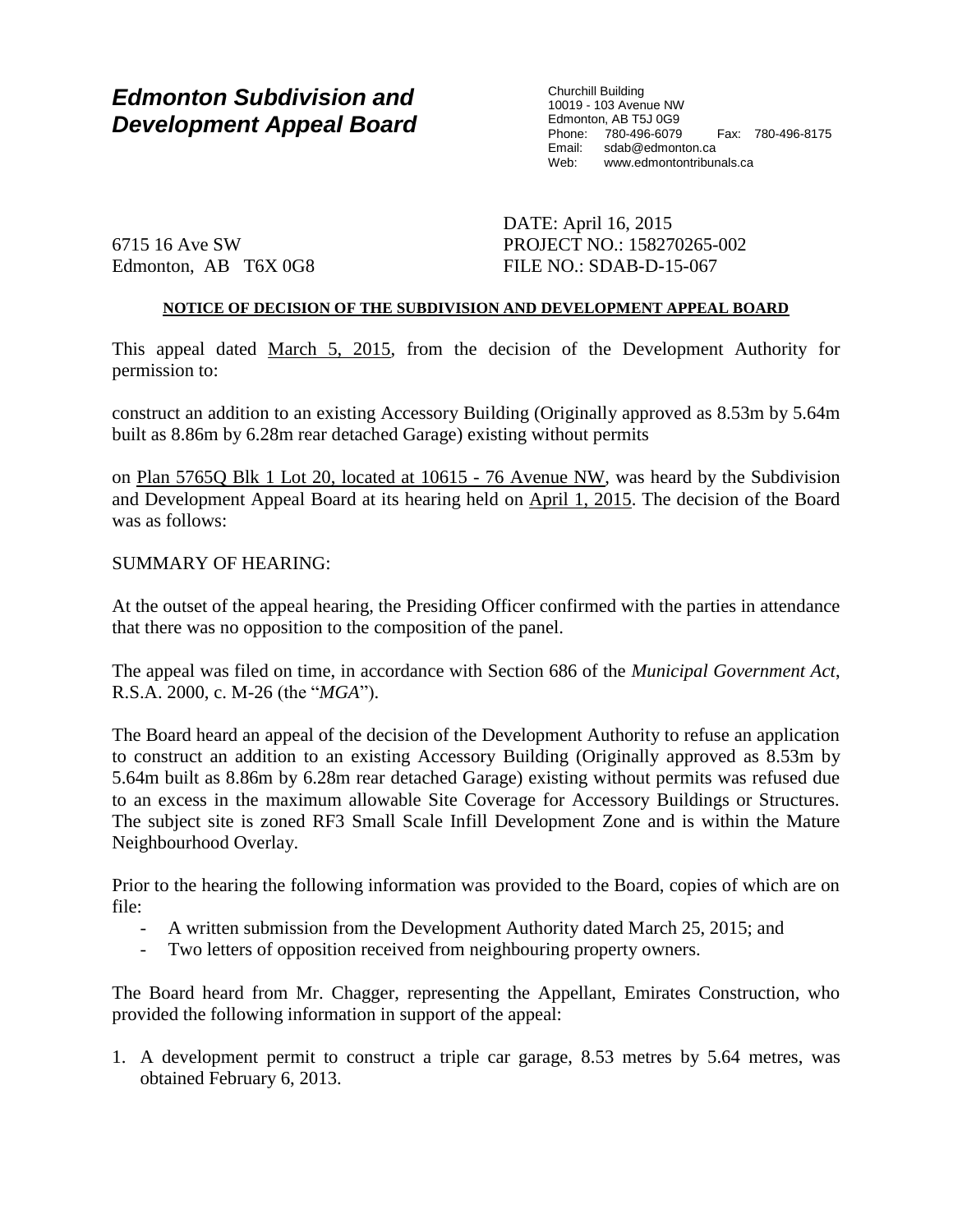- 2. The subcontractor that he hired built the garage larger than what was approved on the original plan.
- 3. The existing garage is 8.86 metres by 6.28 metres in size.

Mr. Chagger provided the following responses to questions:

- 1. His subcontractor built the garage larger than what was approved without his knowledge.
- 2. He has been working in the construction field for 5 years, primarily in the construction of single detached family houses. He has never had any compliance issues in the past.
- 3. He referenced photographs contained in the submission from the Development Officer and clarified that the garage does not contain a second floor, and is 8 feet high with a 5/12 pitch roof.

The Board then heard from Ms. Ziober, representing the Sustainable Development Department, who provided the following information:

- 1. The original development permit application was for a triple car garage that was 48.12 square metres in size and complied with the maximum allowable 12 percent Site Coverage requirement for an Accessory Building or Structure.
- 2. The existing triple car garage exceeds the maximum allowable Site Coverage requirement by 1.65 percent, approximately 100 square feet.
- 3. It was her opinion that the Site does not present any hardship.
- 4. The required two parking spaces can be accommodated on the subject Site.
- 5. It was her opinion that the Garage creates a massing effect that is not characteristic of this mature neighbourhood and is not in keeping with the spirit and intent of the Mature Neighborhood Overlay.
- 6. Ms. Ziober referenced photographs contained in her written submission to illustrate the massing effect, especially for the houses located east of the subject site across the rear lane.
- 7. Smaller detached Garages are characteristic of this neighbourhood.
- 8. This subject site abuts a T-intersection of two rear lanes.
- 9. Transportation Services did not provide any comments regarding the location of the Garage.
- 10. The Garage is oriented in accordance with the originally approved plans.
- 11. The excess in Site Coverage of 6.3 square metres was determined from the Real Property Report and is more accurate than the calculation of an excess in Site Coverage of 7 square metres determined from the City of Edmonton SLIM map system.

The Board then heard from Mr. Bonsma, a neighbouring property owner, who submitted one of the letters of opposition to this garage and who appeared in opposition to the proposed development. He provided the following information:

- 1. The lots in this neighbourhood are only 33 feet wide.
- 2. The site abuts a rear lane and T-intersection, both of which are narrow and graveled.
- 3. Larger vehicles, particularly waste disposal trucks, have difficulty making the turn at the Tintersection and maneuvering in the rear lane.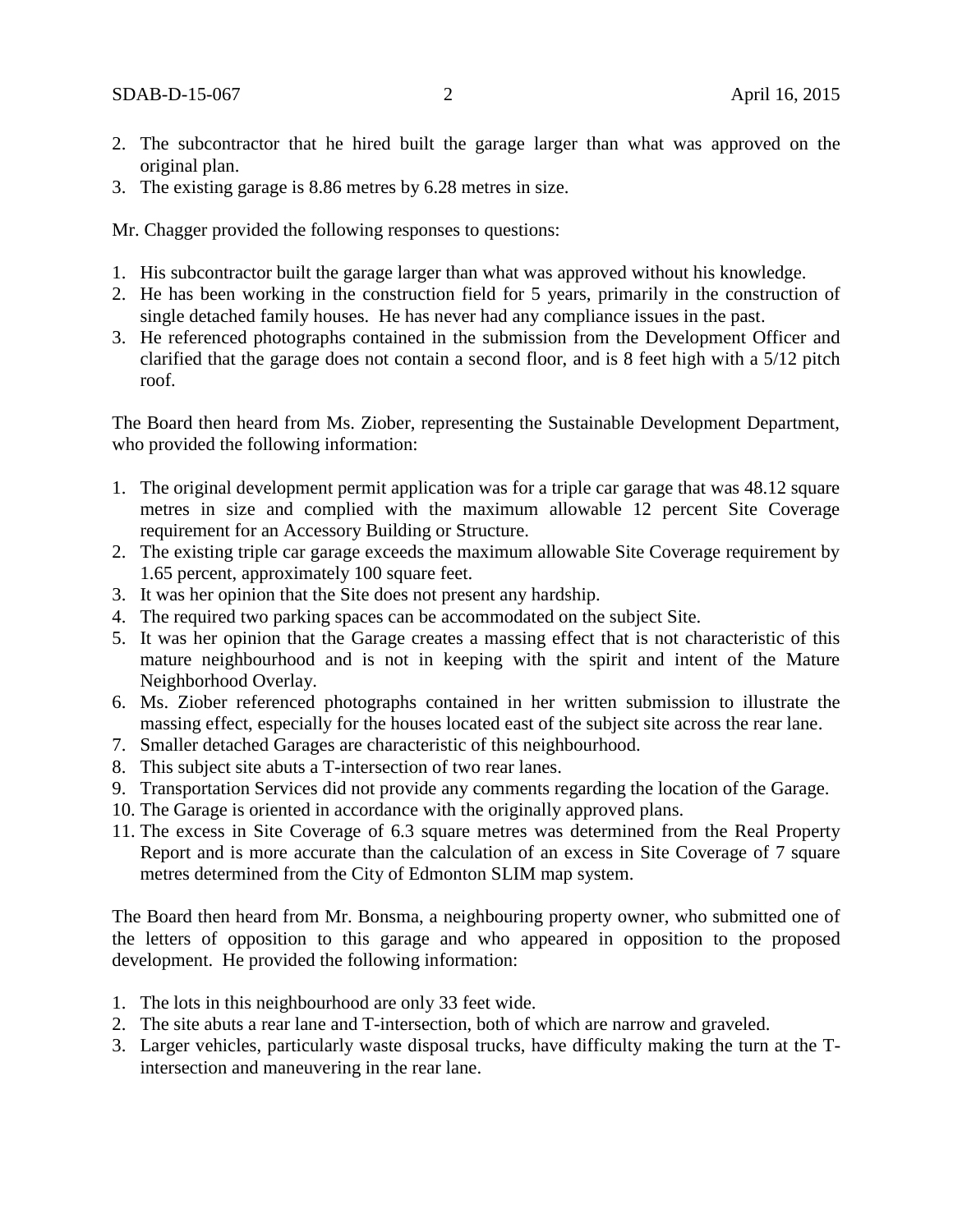SDAB-D-15-067 3 April 16, 2015

- 4. A triple car garage of this size at this location will make it even more difficult and dangerous to maneuver in the rear lane.
- 5. Mr. Bonsma is a builder by trade and it was his opinion that all developers and builders should follow the regulations contained in the *Edmonton Zoning Bylaw*.
- 6. He does not accept the excuse of the Appellant that a subcontractor made a mistake. The Appellant is in the business of developing and selling properties and overbuilding the Garage would increase the sale price of the property.
- 7. The garage exceeds the maximum allowable Site Coverage requirement and should not be permitted.
- 8. The garage negatively impacts the neighbourhood and will set a precedent.

Mr. Chagger made the following points in rebuttal:

- 1. He is a relatively inexperienced builder who only builds one house per year.
- 2. The original approved plans included a triple car garage.
- 3. He is currently living in the house.

# DECISION:

that the appeal be DENIED and the decision of refusal by the Development Authority **CONFIRMED** 

# REASONS FOR DECISION:

The Board finds the following:

- 1. The proposed development is Accessory to a Permitted Use in the RF3 Small Scale Infill Development Zone.
- 2. A development permit to construct an Accessory Building (detached Garage), that complied with the maximum allowable 12 percent Site Coverage for an Accessory Building or Structure was issued on February 6, 2013. However, the detached Garage that was constructed on the subject site was not built according to the approved development permit.
- 3. The Garage is located on the southwest corner of the subject site that abuts a T-intersection for two rear lanes. Based on evidence provided by a neighbouring property owner, vehicles, especially large trucks such as waste disposal trucks, have difficulty maneuvering through the narrow lane and the T-intersection. The required variance in Site Coverage may exacerbate this problem and create a safety concern for vehicles and pedestrians using the rear lanes.
- 4. The proposed development is not in keeping with the spirit and intent of the Mature Neighbourhood Overlay because the proposed extension will create a massing effect for neighbouring property owners, especially those who reside east of the subject site.
- 5. The Appellant did not undertake any community consultation and the Board notes the concerns addressed in letters of opposition received from two affected property owners.